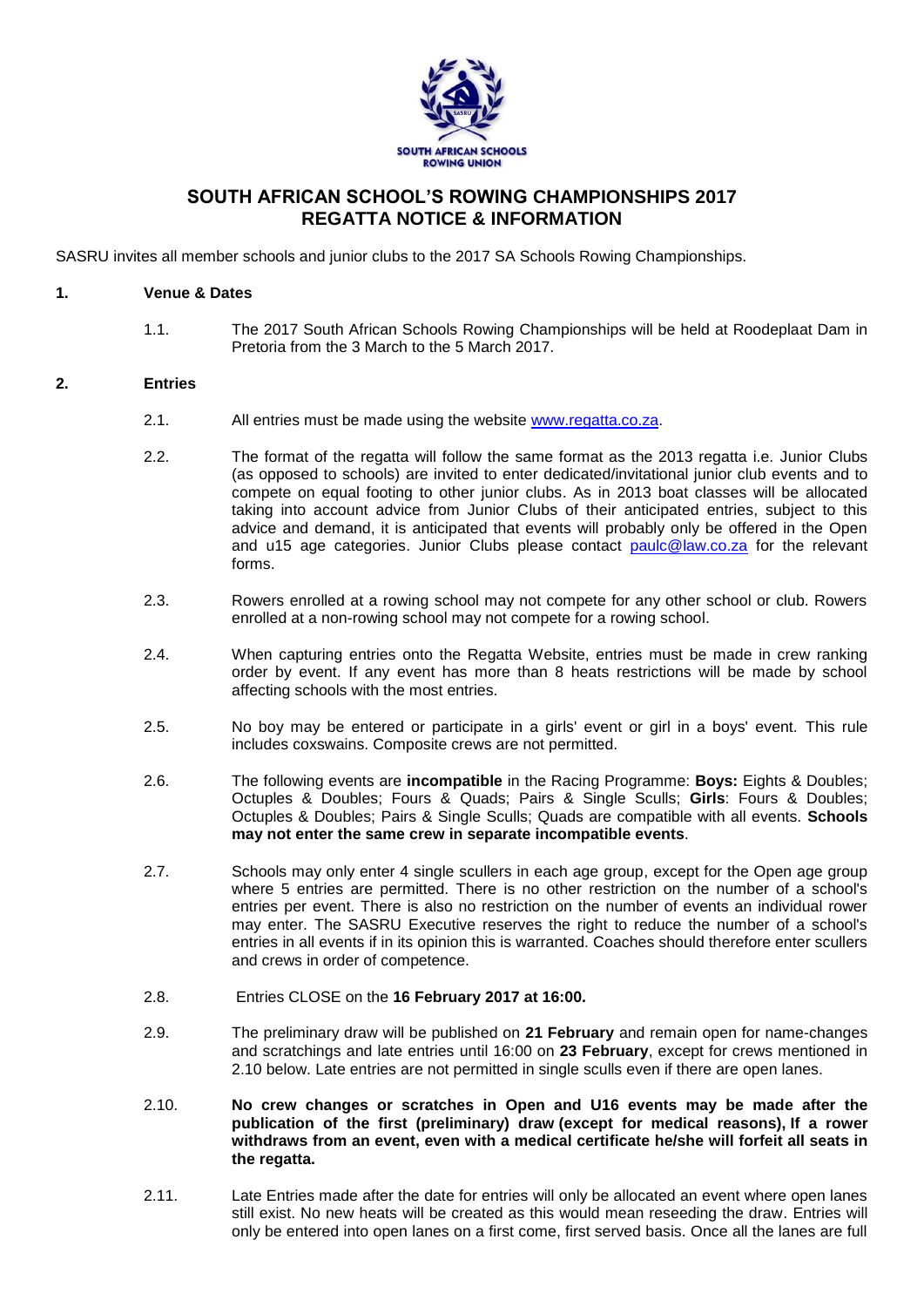extra entries will be excluded.

- 2.12. Late entries/scratchings/crew changes requested MUST be done by the Head Coach or MIC, on the attached form, contain a reason for request and will attract an additional fee of R50.00 per crew, irrespective of size.
- 2.13. The final regatta programme will be published on **25 February** after which time no changes will be made.
- 2.14. Any event attracting less than three entries from 3 different schools/clubs will be cancelled.
- 2.15. There will be no B Finals except for Open age group.
- 2.16. Entries will only be accepted from schools which are up to date with payments to SASRU.
- 2.17. Any problems experienced with your entries please contact Nadine De Reuck at [saschoolsrowing@gmail.com](mailto:saschoolsrowing@gmail.com) or [DeReuckN@stbenedicts.co.za](mailto:DeReuckN@stbenedicts.co.za) Mobile: 0836520421
- 2.18. The entering of your school or members serves as an acceptance of Indemnity in this regatta, namely that you declare that you accept your own risk and indemnify the Regatta Organisers, Sponsors and Officials of this rowing regatta against any claim of whatsoever nature and howsoever arising, which may result from your schools, clubs and/or your rowers' participation.

## **3. Spectator Entry Tickets:**

- 3.1. In addition to the normal R120.00 entry ticket for the weekend, SASRU will be selling DAY attendance tickets valid for one day: Friday, Saturday or Sunday at R50.00 per day. Parents may purchase entry tickets at the Rowing Centre main gate on Friday, Saturday and Sunday.
- 3.2. There are no longer pre-regatta entry tickets to their parents and supporters.
- 3.3. Only coaches and Officials in possession of an ID card will be allowed free entry into event.

#### **4. Roodeplaat Entry Tickets:**

- 4.1. Special Roodeplaat main gate entry tickets valid for Wednesday to Sunday are being negotiated.
- 4.2. Any person entering Roodeplaat, without any of the above ticket options, on either one of the days will be expected to pay the normal cost per vehicle. This also applies to parents dropping off rowers.
- 4.3. The above does not apply to persons who have purchased a full-year-season-ticket.

## **5. General:**

- 5.1. All schools heads, staff, rowing representatives, coaches and officials are invited to attend the SASRU AGM held as per the published AGM notice.
- 5.2. Flag poles are available for schools wishing to fly their school flags..
- 5.3. Accommodation: Schools requiring camping facilities at Roodeplaat need to book sites well in advance. Contact Roodeplaat directly.

## **6. Schools Tasks:**

- 6.1. All schools are expected to assist with various jobs to be done both before and at the Regatta. The School Task list is published on [www.sasru.co.za](http://www.sasru.co.za/) under heading "Championships".
- 6.2. All details of tasks may be discussed with Lesley Hutchins: lesley.hutchins@bcx.co.za.
- 6.3. All Schools to arrange their own transport to and from the regatta.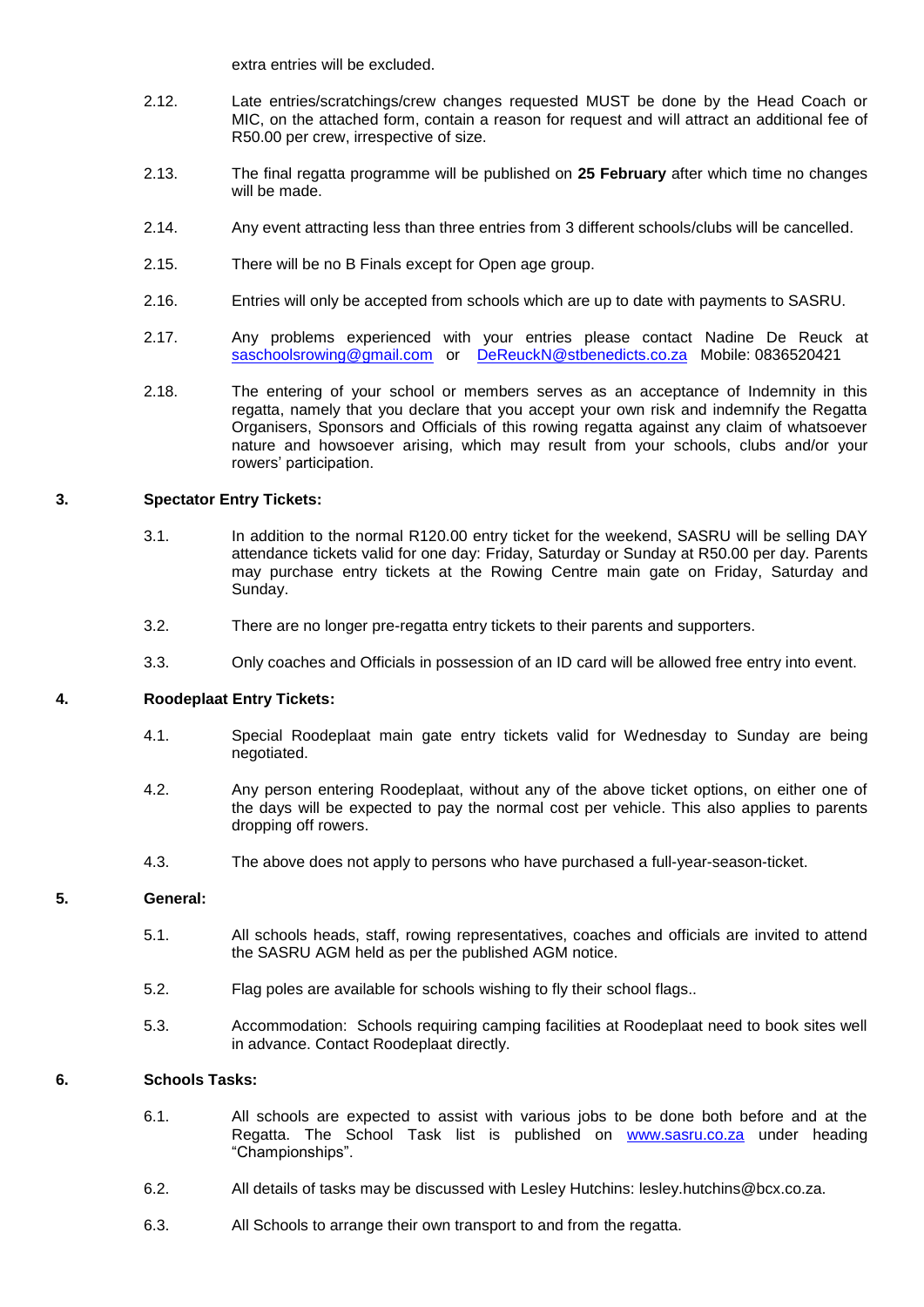## **7. Seating and Trailer Parking:**

- 7.1. A seating plan with designated areas for participating schools and clubs will be available on [www.sasru.co.za.](http://www.sasru.co.za/)
- 7.2. **NB: Schools MAY NOT erect tents/marquees larger than 3m x 6m or higher than 3m without written permission from Lesley Hutchins at [lesley.hutchins@bcx.co.za,](mailto:lesley.hutchins@bcx.co.za) there will be an additional fee charged. Rowers from schools ignoring this rule will not be allowed to participate in the regatta until the tent/marquee is removed.**
- 7.3. An area along the bank of the dam outside of the rowing area has been allocated for trailer parking.
- 7.4. Trailers must be parked as per the marshal's instructions.
- 7.5. Boats on trailers must be securely fastened at the end of racing each day.
- 7.6. Cars with boats on the roof racks will not be allowed into the club house or VIP parking areas.
- 7.7. No trailer may be parked between the jetties and the sheds/clubhouse.
- 7.8. All sculls must be removed from the racks at the venue by the last race on Friday.
- 7.9. Schools are advised to bring their own boat trestles for rigging and boat storage. Racks will be allocated to schools for quads; fours and eights.

## **8. Rules of Racing:**

- 8.1. The RowSA Rules of Racing apply except where there is a specific or local SASRU rule.
- 8.2. ID cards: Each club must have a file with a photograph of each athlete filed alphabetically in age groups. This file to be available to regatta control at all times during the weekend.
- 8.3. All boats must have a number holder on the bow of the boat to take a lane number. Schools must provide their own lane numbers and these must meet the requirements of the RowSA Rules of Racing;
- 8.4. Boat Weighing: Boat weighing will take place. The scales will be available for pre-weighing.
- 8.5. Ballast: Crews should note that they are responsible for the ballast for their boats and coxswains. The latter is only applicable for J19 coxswains.
- 8.6. Crew changes: Remember no more than 50% of the crew may change. No changes/substitutions will be allowed in the single sculls events.
- 8.7. The Traffic Patterns, Local Rules, Proposed Sequence of Events, Points and Progression Rules and List of Events applicable to the Championships are as published on [www.sasru.co.za](http://www.sasru.co.za/) as at 31 January each year.
- 8.8. In there being a conflict between the Rules, Points, or Progressions published on the website and this notice, those published on the website will prevail.
- 8.9. Any alteration to entries and/or scratching of crews must be reported to Control Commission at least 1 hour prior to the published start line of the race.
- 8.10. Officials will only enter discussions with coaches wearing ID Cards.

#### **9. Regatta Water and Traffic Rules:**

9.1. The water and traffic rules, patterns and map are as published on [www.sasru.co.za](http://www.sasru.co.za/) and on a notice board at the venue.

#### **10. Crew entry fees:**